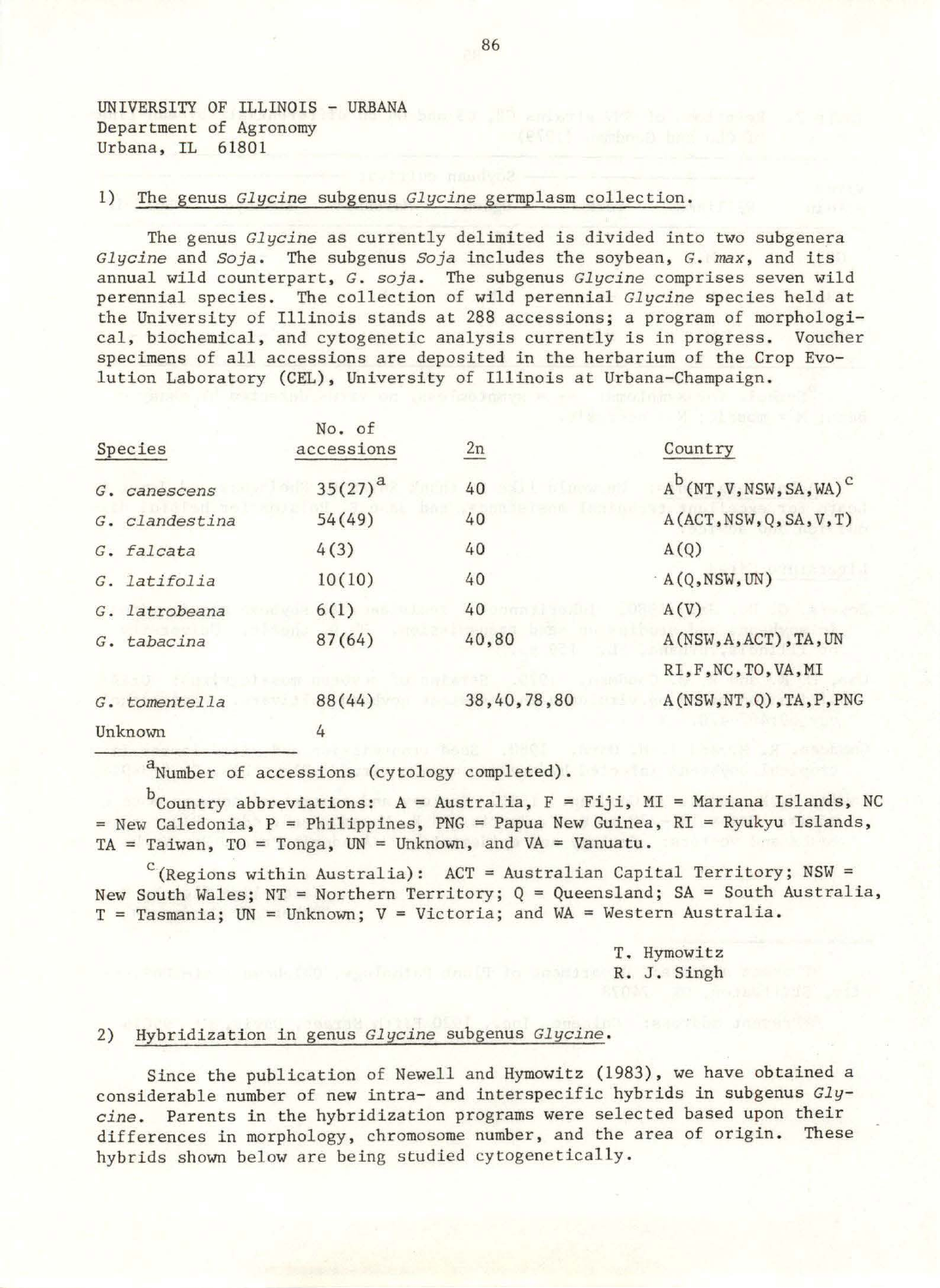|                  | Female |                |         | Male |                          |            | Female |                    |            | Male           |              |
|------------------|--------|----------------|---------|------|--------------------------|------------|--------|--------------------|------------|----------------|--------------|
| Species          | 2n     | Origin         | Species | 2n   | Origin                   | Species    | 2n     | Origin             | Species    | $\frac{2n}{2}$ | Origin       |
| CAN <sup>a</sup> | 40     | SA             | CAN     | 40   | <b>NSW</b>               | <b>CLA</b> | 40     | <b>NSW</b>         | <b>CLA</b> | 40             | Q            |
| CAN              | 40     | NSW            | CAN     | 40   | SA                       | LAT        | 40     | UN                 | LAT        | 40             | Q            |
| TAB              | 40     | <b>NSW</b>     | TAB     | 40   | NSW                      | TAB        | 80     | $_{\mathrm{NC}}$   | TAB        | 80             | NSW          |
| TAB              | 80     | RI             | TAB     | 80   | MI                       | TAB        | 80     | <b>NSW</b>         | TAB        | 80             | NC           |
| TAB              | 80     | MI             | TAB     | 80   | $\mathbb{R}\mathbbm{1}$  | TAB        | 80     | MI                 | TAB        | 80             | NSW          |
| TAB              | 80     | NSW            | TAB     | 80   | ACT                      | TAB        | 80     | NSW                | TAB        | 80             | MI           |
| TAB              | 80     | <b>NSW</b>     | TAB     | 80   | $\mathbb{R} \mathbbm{1}$ | TAB        | 80     | <b>NSW</b>         | TAB        | 80             | TO           |
| TAB              | 80     | <b>NSW</b>     | TAB     | 80   | VA                       | TAB        | 80     | $\mathop{\rm ACT}$ | TAB        | 80             | Q            |
| TAB              | 80     | ACT            | TAB     | 80   | <b>NSW</b>               | TAB        | 80     | R <sub>T</sub>     | TAB        | 80             | $_{\rm NSW}$ |
| TAB              | 80     | RI             | TAB     | 80   | VA                       | TAB        | 80     | TO                 | TAB        | 80             | <b>NSW</b>   |
| TAB              | 80     | T <sub>O</sub> | TAB     | 80   | $_{\mathrm{NC}}$         | TAB        | 80     | TO                 | TAB        | 80             | R1           |
| TAB              | 80     | VA             | TAB     | 80   | <b>NSW</b>               | TAB        | 80     | VA                 | TAB        | 80             | $\rm{NC}$    |
| TOM              | 80     | Q              | TOM     | 80   | Q                        | TOM        | 78     | ${\mathsf Q}$      | TOM        | 80             | TA           |
| TOM              | 80     | TA             | TOM     | 78   | $\mathbf Q$              | TOM        | 80     | $\mathbf Q$        | TOM        | 80             | TA           |
| TOM              | 40     | PNG            | TOM     | 78   | Q                        | TOM        | 80     | $\mathsf Q$        | TOM        | 78             | NSW          |
| TOM              | 80     | TA             | TOM     | 78   | <b>NSW</b>               | TOM        | 40     | Q                  | TOM        | 80             | Q            |

Table 1. Intraspecific hybrids

 $\frac{2}{3}$ 

 $\alpha$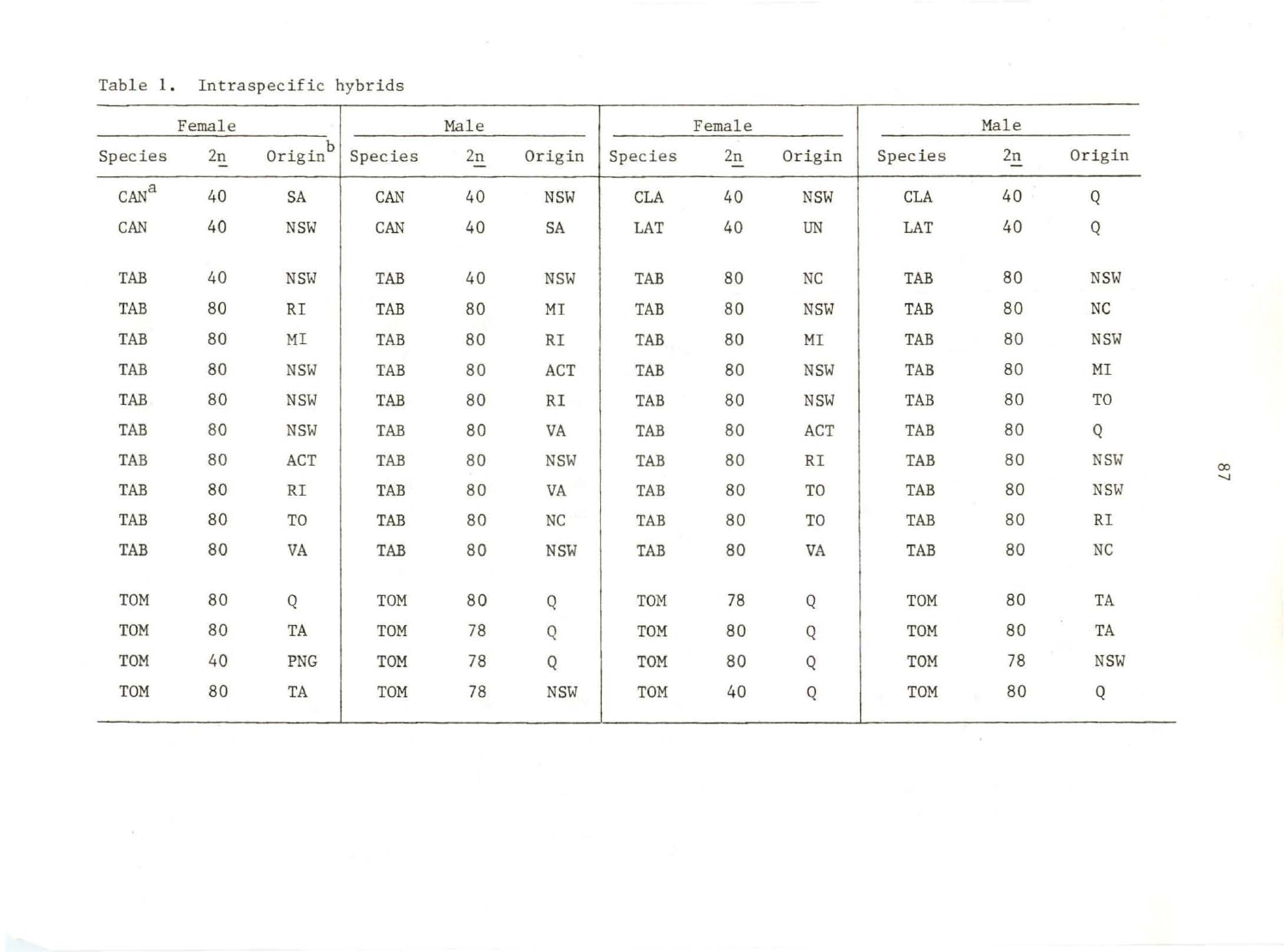| Interspecific hybrids<br>Table 2. |  |
|-----------------------------------|--|
|-----------------------------------|--|

| A.                       | Two-way hybrids |                               |                   |                |                     |                                                    |             |               |            |                          |             |            |     |    |  |              |  |
|--------------------------|-----------------|-------------------------------|-------------------|----------------|---------------------|----------------------------------------------------|-------------|---------------|------------|--------------------------|-------------|------------|-----|----|--|--------------|--|
|                          | Female          |                               |                   | Male           |                     |                                                    |             | Female        |            |                          |             | Male       |     |    |  |              |  |
| Species                  | $\frac{2n}{2}$  | Origin                        | Species           | $\frac{2n}{2}$ | Origin              | Species                                            |             | $\frac{2n}{}$ |            | Origin                   |             | Species    |     | 2n |  | Origin       |  |
| ${\tt CAN}$              | 40              | <b>NSW</b>                    | TOM               | 78             | <b>NSW</b>          | ${\tt CAN}$                                        |             | 40            |            | <b>NSW</b>               |             | TOM        |     | 80 |  | Q            |  |
| CLA                      | 40              | ACT                           | LAT               | 40             | UN                  | <b>CLA</b>                                         |             | 40            |            | ACT                      |             | TAB        |     | 40 |  | <b>NSW</b>   |  |
| <b>CLA</b><br><b>JOH</b> | 40<br>90.       | <b>NSW</b>                    | TAB<br><b>TON</b> | 80<br>80       | <b>NSW</b>          | TY1<br>$\operatorname{CLA}$<br>$\mu\lambda\lambda$ |             | 40            |            | ACT                      |             | TOM        |     | 80 |  | $\mathsf Q$  |  |
| LAT                      | 40              | $\ensuremath{\text{UN}}$      | CAN               | 40             | SA                  | LAT                                                |             | 40            |            | $\ensuremath{\text{UN}}$ |             | CAN        |     | 40 |  | <b>NSW</b>   |  |
| LAT                      | 40              | Q                             | <b>CLA</b>        | 40             | $\overline{Q}$      | LAT                                                |             | 40            | 俶          | <b>NSW</b>               |             | <b>CLA</b> |     | 40 |  | <b>NSW</b>   |  |
| LAT                      | 40              | $\ensuremath{\text{UN}}$      | TAB               | 40             | NSW                 | LAT                                                | RO          | 40            | 20.        | $\mathbf{U}\mathbf{N}$   |             | TAB        |     | 80 |  | <b>NC</b>    |  |
| LAT                      | 40              | $\ensuremath{\text{UN}}$      | TOM               | 40             | PNG                 | LAT                                                |             | 40            |            | $\ensuremath{\text{UN}}$ |             | TOM        |     | 80 |  | $\mathsf{Q}$ |  |
| LAT<br><b>TYT</b>        | 40              | $\mathbf{U}\mathbf{N}$<br>図字内 | TOM<br><b>IVR</b> | 80<br>١N       | TA                  | 法反应<br>TYR.                                        | 80<br>(44)  |               |            |                          | LVT         |            |     |    |  |              |  |
| TAB                      | 40              | NSW                           | CAN               | 40             | <b>NSW</b>          | TAB                                                | 80          | 80            | иге        | $\mathbf T$              | 87          | CAN        | au  | 40 |  | <b>NSW</b>   |  |
| <b>CONT</b><br>TOM       | 5YY<br>40       | uðu<br>$\mathsf Q$            | 3.67%<br>CAN      | αń.<br>40      | 5.3<br>$\mathtt{V}$ | 1/8<br>TOM                                         | 36          | 40            |            | ${\bf Q}$                |             | <b>CLA</b> |     | 40 |  | <b>NSW</b>   |  |
| TOM                      | 80              | $\bf Q$                       | CAN               | 40             | SA                  | <b>DYB</b>                                         | 9C<br>B     |               | <b>MRM</b> |                          | terb<br>ive |            | -90 |    |  |              |  |
| BV)                      | -6              | 天堂大                           | <b>TST</b>        | ht)            | tfa.                | 1970                                               | $\lambda$ 0 |               | MG.        |                          |             | Continued  |     |    |  |              |  |
| ωt.                      | żά              | $-20.3$                       | -47               | 45             | $\sim$ 25           | 18                                                 | dй          |               | SI M       |                          | TV1         |            |     |    |  |              |  |
|                          |                 |                               |                   | tisti          |                     | - U                                                | đľ          |               | 以色.        |                          | ut 'n       |            |     |    |  |              |  |
| YL-HO (YEA               |                 |                               |                   |                |                     |                                                    |             |               |            |                          |             |            |     |    |  |              |  |
|                          |                 |                               |                   |                |                     |                                                    |             |               |            |                          |             |            |     |    |  |              |  |

00 00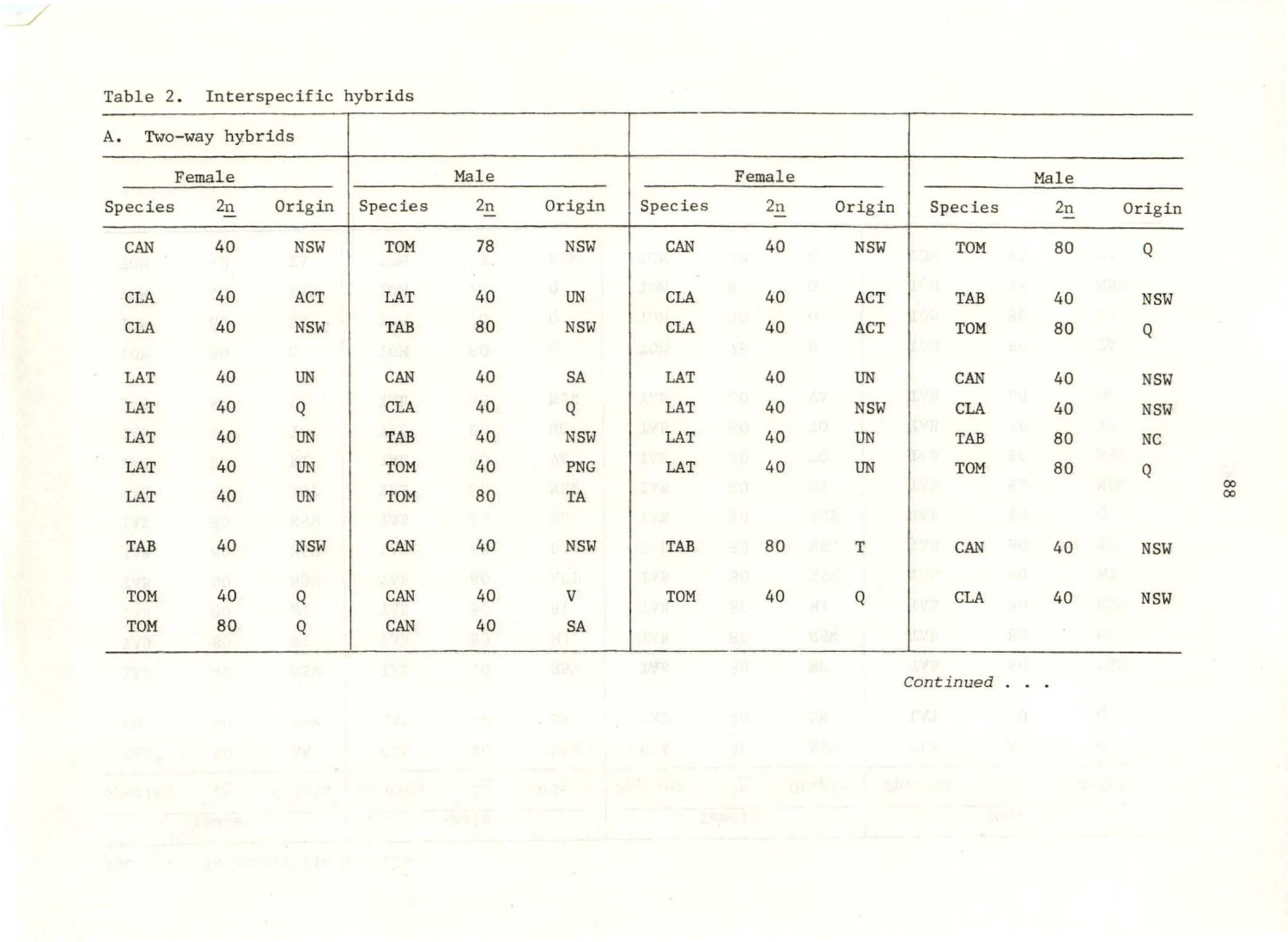B. Three-way hybrids

1.  $[CAN (2n = 40) NSW] x [TAB (2n = 80) NC x TAB (2n = 80) NSW]$ 2.  $[CLA (2n = 40) NSW \times CAN (2n = 40) NSW] \times [LAT (2n = 40) Q]$ 3. [LAT (2<u>n</u> = 40) NSW x CLA (2n = 40) Q] F<sub>1</sub>  $\frac{CT}{1}$  2n = 80 x [TOM (2n = 78) NSW] 4. [LAT (2<u>n</u> = 40) NSW x CLA (2<u>n</u> = 40) Q]  $F_1 \stackrel{CT}{=} 2n = 80$  x [TAB (2<u>n</u> = 80) NSW] 5. [LAT (2<u>n</u> = 40) NSW x CLA (2<u>n</u> = 40) Q] F<sub>1</sub>  $\frac{CT}{1}$  2<sub>n</sub> = 80 x [TAB (2<sub>n</sub> = 80) TA] 6. [LAT  $(2n = 40)$  NSW x CLA  $(2n = 40)$  Q]  $F_1 \stackrel{CT}{=} 2n = 80$  x [TAB  $(2n = 80)$  VA] 7. [LAT  $(2n = 40)$  NSW x CLA  $(2n = 40)$  Q]  $F_1 \stackrel{CT}{=} 2n = 80$  x [TAB  $(2n = 80)$  NC]

C. Four-way hybrids

[LAT (2n = 40) NSW x CLA (2n = 40) Q] F<sub>1</sub>  $\frac{CT}{4}$  2n = 80 x [TAB (2n = 80) NC x TAB (2n= 80) NSW]

aSpecies abbreviations: CAN = canescens, CLA = *clandestina,* LAT = *latifolia,* TAB = *tabacina,* and TOM= *tomente lla.* 

b<sub>For country or region code, see previous article.</sub>

## Reference

Newell, C. A. and T. Hymowitz. 1983 . Hybridization in the genus *Glycine* subgenus *Glycine* Willd . (Leguminosae, Papilionoideae) . Am. J. Bot. 70:334-348.

> R. J. Singh T. Hymowitz